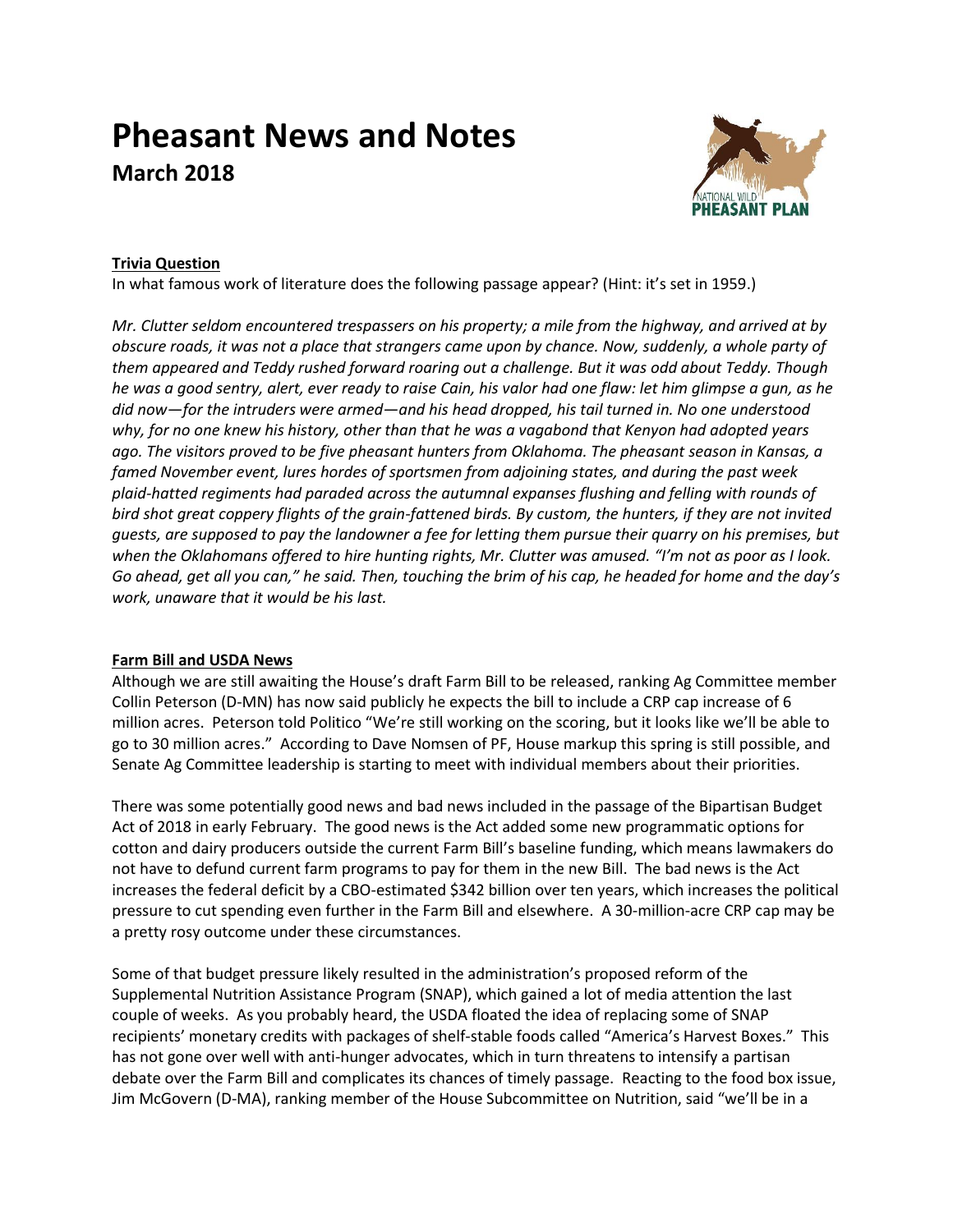position to write a better Farm Bill after November," suggesting Democrats may wait until after the midterm elections to support a final bill if the SNAP controversy lingers. Then again, it may be that Congress simply ignores the administration's budget proposals (as they routinely do) and soldiers on with their own funding agendas.

Representative Roger Marshall (R-KS) introduced th[e Voluntary Public Access Improvement Act of 2018](https://www.govtrack.us/congress/bills/115/hr5022) in February, which would fund the VPA-HIP at \$150 million over five years. This matches Senator Steve Daines' (R-MT) marker bill in the other chamber, and sets funding levels at the point AFWA, PF, and our partnership requested. As with other favorable marker bills, we can only hope they make it into the final product.

Iowa Department of Agriculture Secretary Bill Northey was finally confirmed as the USDA's first Under Secretary for Farm Production and Conservation, which will soon encompass the Natural Resources Conservation Service, Farm Service Agency, and Risk Management Agency after administrative restructuring. Northey's confirmation was delayed for months by Senator Ted Cruz (R-TX) in a dispute over the Renewable Fuel Standard, and he apparently acquiesced on Northey's nomination without gaining immediate concessions on the issue.

## **Notes from Around the Pheasant Range**

By all accounts the 2018 Pheasant Fest and Quail Classic was a rousing success. With Sioux Falls as a first-time venue, attendance was an impressive 28,868 over three days and Pheasants Forever made a commitment to add SF to their future show rotation. The show floor seemed packed whenever I made a swing through the 357 (literally) vendor displays.

A couple of Pheasant Fest-related workshops were particularly noteworthy. Pheasants Forever, South Dakota Game, Fish and Parks, and several other partners put on a well-attended "Community-based Habitat Access Initiative" workshop designed to help local communities explore the economic benefits of opening more private land to public access. They had an excellent slate of speakers from all levels of government as well as NGO representatives; you can find the agenda [here.](http://nationalpheasantplan.org/wp-content/uploads/2018/03/2018-community-access-initiative-agenda.pdf)

The Precision Ag Workshop we mentioned last month sold out with over 200 attendees. Again, a good [mix of speakers](http://nationalpheasantplan.org/wp-content/uploads/2018/03/2018-precision-ag-workshop-agenda.pdf) from academia, PF, and industry covered a lot of ground over four hours. South Dakota State University is betting big on precision ag by offering a first-of-its-kind [Bachelor of Science degree](http://catalog.sdstate.edu/preview_program.php?catoid=30&poid=6920&hl=Precision+Agriculture+%28B.S.%29&returnto=search) in the subject and is planning some large capital improvement projects associated with the major. I don't think it's a stretch to say that spatial data-driven "decision agriculture" is only going to become more common and powerful, and that [conservationists trained to use these tools](http://nationalpheasantplan.org/wp-content/uploads/2018/03/2018-PF-precision-ag-team.pdf) will have more opportunities to use the data to our and the producer's mutual advantage. Thanks to PF's Ryan Heiniger for putting the workshop together!

For those who like to plan ahead, Pheasant Fest 2019 will be February 22-24 in Schaumburg, Illinois.

If you are curious about what's going on in the captive pheasant industry, the 11th International Pheasant Management Seminar is being held from March 4-7, 2018 in Janesville, WI. You can check out the agend[a here.](https://www.pheasant.com/Portals/0/documents/2018%20MacFarlane%20Seminar%20Flyer.pdf)

Also, there is a new partnership aimed at addressing monarch population declines called "[Farmers for](http://farmersformonarchs.org/)  [Monarchs.](http://farmersformonarchs.org/)" As the name implies, its current membership is led by a number of national agriculture groups; you can find a Farm Bureau news release that includes the list [here.](https://www.fb.org/newsroom/farmers-for-monarchs-collaboration-announced-at-commodity-classic) There doesn't appear to be